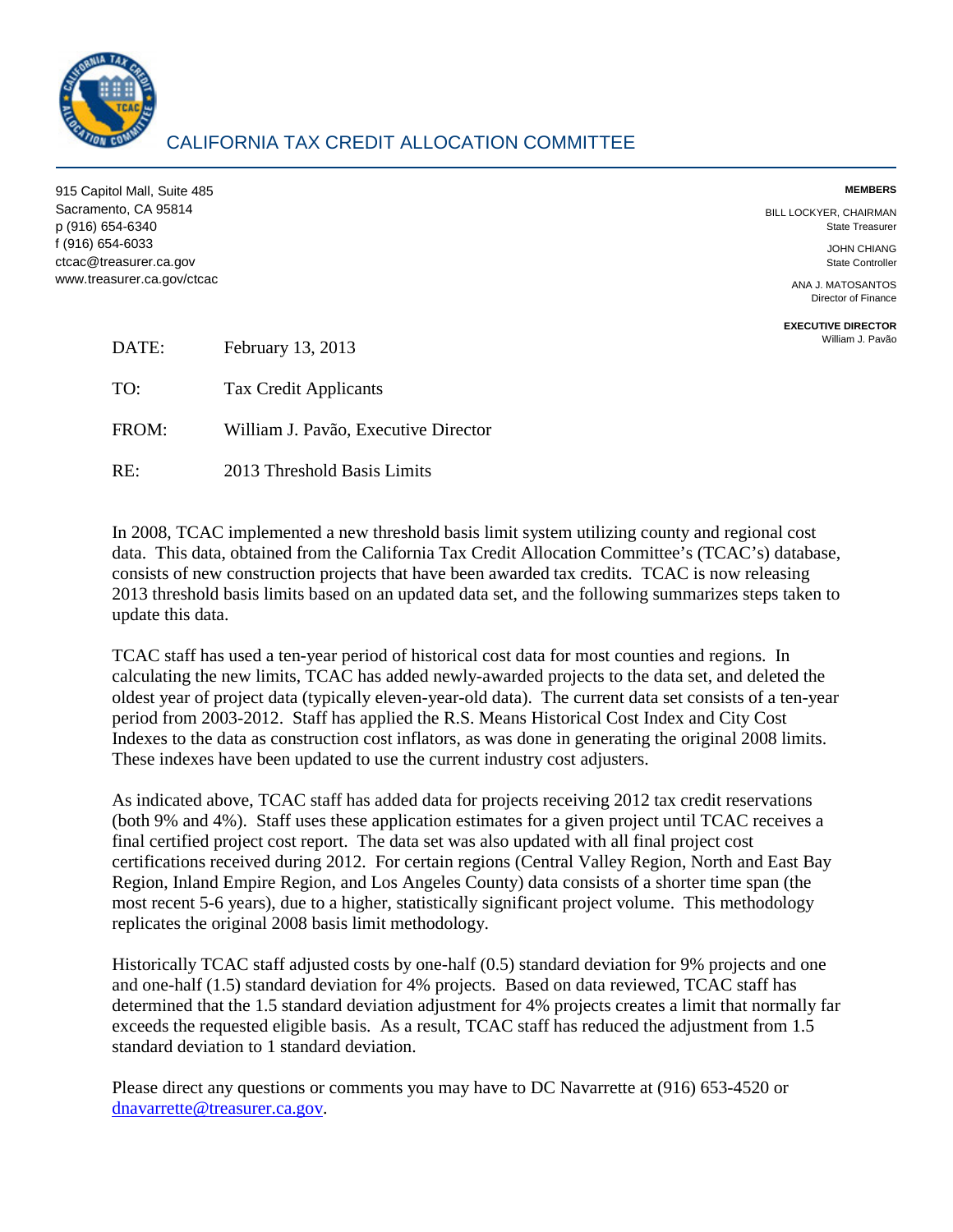## **9% BASIS LIMITS**

|                                   | SRO&                   | 1                      | 2                      | 3                      | 4+                     |  |  |  |
|-----------------------------------|------------------------|------------------------|------------------------|------------------------|------------------------|--|--|--|
| <b>COUNTY</b>                     | <b>STUDIO</b>          | <b>BEDROOM</b>         | <b>BEDROOMS</b>        | <b>BEDROOMS</b>        | <b>BEDROOMS</b>        |  |  |  |
| <b>ALAMEDA</b>                    | \$191,542              | \$220,846              | \$266,400              | \$340,992              | \$379,886              |  |  |  |
| <b>ALPINE</b>                     | \$155,304              | \$179,064              | \$216,000              | \$276,480              | \$308,016              |  |  |  |
| <b>AMADOR</b>                     | \$155,304              | \$179,064              | \$216,000              | \$276,480              | \$308,016              |  |  |  |
| <b>BUTTE</b>                      | \$140,349              | \$161,821              | \$195,200              | \$249,856              | \$278,355              |  |  |  |
| <b>CALAVERAS</b>                  | \$155,304              | \$179,064              | \$216,000              | \$276,480              | \$308,016              |  |  |  |
| <b>COLUSA</b>                     | \$155,304              | \$179,064              | \$216,000              | \$276,480              | \$308,016              |  |  |  |
| <b>CONTRA COSTA</b>               | \$178,887              | \$206,255              | \$248,800              | \$318,464              | \$354,789              |  |  |  |
| <b>DEL NORTE</b>                  | \$155,304              | \$179,064              | \$216,000              | \$276.480              | \$308,016              |  |  |  |
| <b>EL DORADO</b>                  | \$140,349              | \$161,821              | \$195,200              | \$249,856              | \$278,355              |  |  |  |
| <b>FRESNO</b>                     | \$131,721              | \$151,873              | \$183,200              | \$234,496              | \$261,243              |  |  |  |
| <b>GLENN</b>                      | \$155,304              | \$179,064              | \$216,000              | \$276,480              | \$308,016              |  |  |  |
| <b>HUMBOLDT</b>                   | \$155,304              | \$179,064              | \$216,000              | \$276,480              | \$308,016              |  |  |  |
| <b>IMPERIAL</b>                   | \$144,950              | \$167,126              | \$201,600              | \$258,048              | \$287,482              |  |  |  |
| <b>INYO</b>                       | \$155,304              | \$179,064              | \$216,000              | \$276,480              | \$308,016              |  |  |  |
| <b>KERN</b>                       | \$142,074              | \$163,810              | \$197,600              | \$252,928              | \$281,778              |  |  |  |
| <b>KINGS</b>                      | \$131,721              | \$151,873              | \$183,200              | \$234,496              | \$261,243              |  |  |  |
| LAKE                              | \$155,304              | \$179,064              | \$216,000              | \$276,480              | \$308,016              |  |  |  |
| <b>LASSEN</b>                     | \$155,304              | \$179,064              | \$216.000              | \$276,480              | \$308,016              |  |  |  |
| <b>LOS ANGELES</b>                | \$156,454              | \$180,390              | \$217,600              | \$278,528              | \$310,298              |  |  |  |
| <b>MADERA</b>                     | \$131,721              | \$151,873              | \$183,200              | \$234.496              | \$261,243              |  |  |  |
| <b>MARIN</b>                      | \$178,887              | \$206,255              | \$248,800              | \$318,464              | \$354,789              |  |  |  |
| <b>MARIPOSA</b>                   | \$155,304              | \$179,064              | \$216,000              | \$276,480              | \$308,016              |  |  |  |
| <b>MENDOCINO</b><br><b>MERCED</b> | \$155,304              | \$179,064              | \$216,000              | \$276,480              | \$308,016              |  |  |  |
|                                   | \$131,721              | \$151,873              | \$183,200              | \$234,496              | \$261,243<br>\$308,016 |  |  |  |
| <b>MODOC</b><br><b>MONO</b>       | \$155,304<br>\$155,304 | \$179,064<br>\$179,064 | \$216,000              | \$276,480<br>\$276,480 |                        |  |  |  |
| <b>MONTEREY</b>                   | \$164,507              | \$189,675              | \$216,000<br>\$228,800 | \$292,864              | \$308,016<br>\$326,269 |  |  |  |
| <b>NAPA</b>                       | \$178,887              | \$206,255              | \$248,800              | \$318,464              | \$354,789              |  |  |  |
| <b>NEVADA</b>                     | \$155,304              | \$179,064              | \$216,000              | \$276,480              | \$308,016              |  |  |  |
| <b>ORANGE</b>                     | \$140,349              | \$161,821              | \$195,200              | \$249,856              | \$278,355              |  |  |  |
| <b>PLACER</b>                     | \$140,349              | \$161,821              | \$195,200              | \$249,856              | \$278,355              |  |  |  |
| <b>PLUMAS</b>                     | \$155,304              | \$179,064              | \$216,000              | \$276,480              | \$308,016              |  |  |  |
| <b>RIVERSIDE</b>                  | \$150,702              | \$173,758              | \$209,600              | \$268,288              | \$298,890              |  |  |  |
| <b>SACRAMENTO</b>                 | \$140,349              | \$161,821              | \$195,200              | \$249,856              | \$278,355              |  |  |  |
| <b>SAN BENITO</b>                 | \$155,304              | \$179,064              | \$216,000              | \$276,480              | \$308,016              |  |  |  |
| <b>SAN BERNARDINO</b>             | \$144,950              | \$167,126              | \$201,600              | \$258,048              | \$287,482              |  |  |  |
| <b>SAN DIEGO</b>                  | \$172,560              | \$198,960              | \$240,000              | \$307,200              | \$342,240              |  |  |  |
| <b>SAN FRANCISCO</b>              | \$261,141              | \$301,093              | \$363,200              | \$464,896              | \$517,923              |  |  |  |
| <b>SAN JOAQUIN</b>                | \$131,721              | \$151,873              | \$183,200              | \$234,496              | \$261,243              |  |  |  |
| <b>SAN LUIS OBISPO</b>            | \$164,507              | \$189,675              | \$228.800              | \$292.864              | \$326,269              |  |  |  |
| <b>SAN MATEO</b>                  | \$144,375              | \$166,463              | \$200,800              | \$257,024              | \$286,341              |  |  |  |
| <b>SANTA BARBARA</b>              | \$164,507              | \$189,675              | \$228,800              | \$292,864              | \$326,269              |  |  |  |
| <b>SANTA CLARA</b>                | \$150,127              | \$173,095              | \$208,800              | \$267,264              | \$297,749              |  |  |  |
| <b>SANTA CRUZ</b>                 | \$164,507              | \$189,675              | \$228,800              | \$292,864              | \$326,269              |  |  |  |
| <b>SHASTA</b>                     | \$140,349              | \$161,821              | \$195,200              | \$249,856              | \$278,355              |  |  |  |
| <b>SIERRA</b>                     | \$155,304              | \$179,064              | \$216,000              | \$276,480              | \$308,016              |  |  |  |
| <b>SISKIYOU</b>                   | \$155,304              | \$179,064              | \$216,000              | \$276,480              | \$308,016              |  |  |  |
| SOLANO                            | \$178,887              | \$206,255              | \$248,800              | \$318,464              | \$354,789              |  |  |  |
| <b>SONOMA</b>                     | \$186,365              | \$214,877              | \$259,200              | \$331,776              | \$369,619              |  |  |  |
| <b>STANISLAUS</b>                 | \$131,721              | \$151,873              | \$183,200              | \$234,496              | \$261,243              |  |  |  |
| <b>SUTTER</b>                     | \$140,349              | \$161,821              | \$195,200              | \$249,856              | \$278,355              |  |  |  |
| <b>TEHAMA</b>                     | \$155,304              | \$179,064              | \$216,000              | \$276,480              | \$308,016              |  |  |  |
| <b>TRINITY</b>                    | \$155,304              | \$179,064              | \$216,000              | \$276,480              | \$308,016              |  |  |  |
| TULARE                            | \$136,898              | \$157,842              | \$190,400              | \$243,712              | \$271,510              |  |  |  |
| <b>TUOLUMNE</b>                   | \$155,304              | \$179,064              | \$216,000              | \$276,480              | \$308,016              |  |  |  |
| <b>VENTURA</b>                    | \$166,808              | \$192,328              | \$232,000              | \$296,960              | \$330,832              |  |  |  |
| <b>YOLO</b>                       | \$174,861              | \$201,613              | \$243,200              | \$311,296              | \$346,803              |  |  |  |
| <b>YUBA</b>                       | \$140,349              | \$161,821              | \$195,200              | \$249,856              | \$278,355              |  |  |  |
|                                   |                        |                        |                        |                        |                        |  |  |  |
| REVISED: January 31, 2013         |                        |                        |                        |                        |                        |  |  |  |